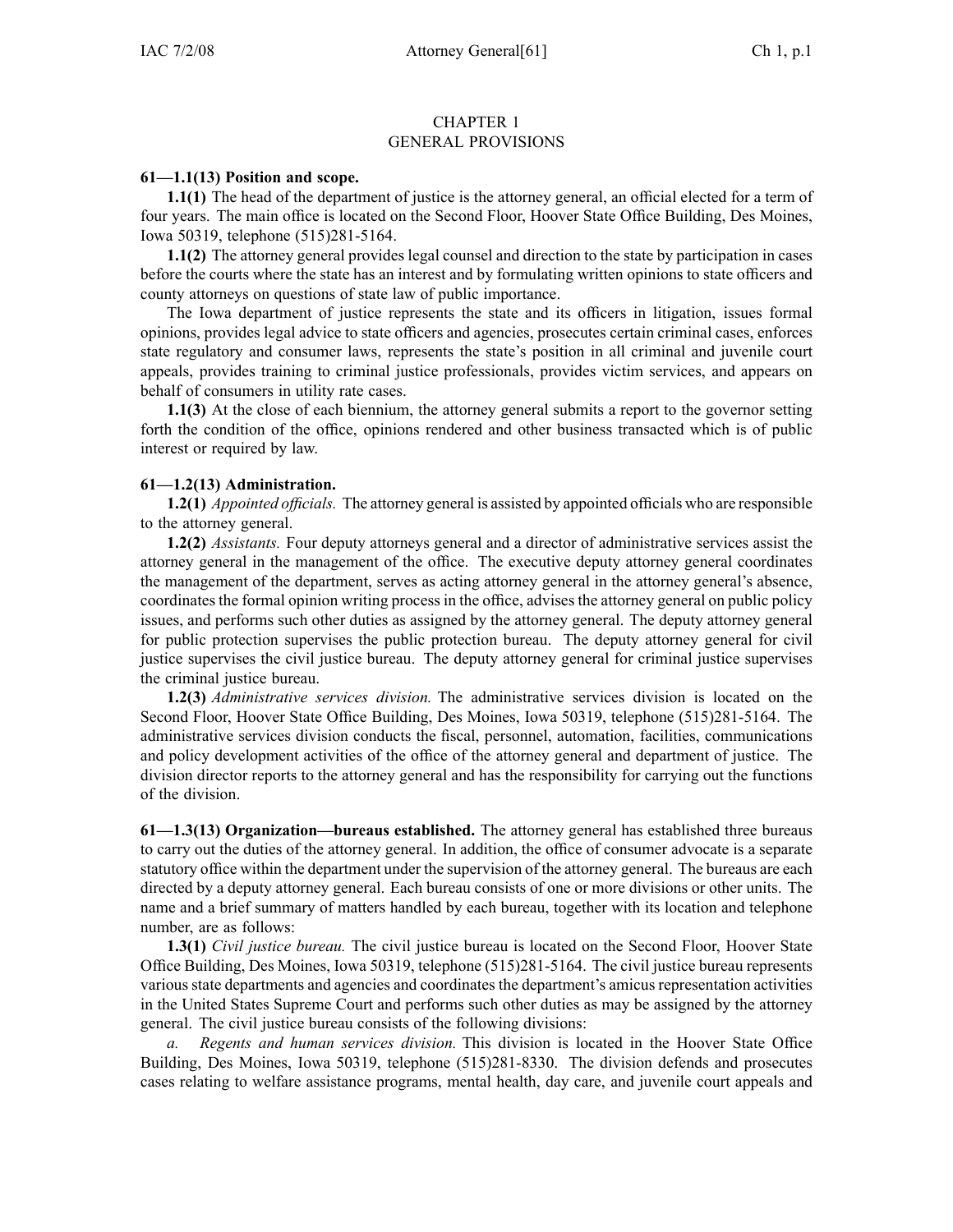advises and represents the director and the department of human services. The division also counsels and represents the board of regents and regents institutions.

*b. Revenue division.* This division is located in Executive Hills East, 1223 Court Avenue, Des Moines, Iowa 50319, telephone (515)281-5846. It furnishes legal guidance and advice to the department of revenue prepares opinions on revenue matters and represents the director and department in litigation and in administrative proceedings.

*c. Transportation division.* The location of this division is at the Department of Transportation, General Counsel Division, 800 Lincoln Way, Ames, Iowa 50010, telephone (515)239-1521. The division is responsible for eminent domain litigation, counseling and advising the department of transportation and itsstaff, construction claims and other contract litigation, tort claims defense, administrative hearings and judicial review proceedings.

*d. Special litigation division.* The special litigation division is located on the Second Floor, Hoover State Office Building, Des Moines, Iowa 50319, telephone (515)281-5881. The division is responsible for the investigation and defense of tort claims against the state, cases arising from the institutions operated by the department of corrections, advice to that department and such other special litigation matters as assigned by the attorney general.

**1.3(2)** *Public protection bureau.* The public protection bureau is located on the Second Floor, Hoover State Office Building, Des Moines, Iowa 50319, telephone (515)281-3349. The public protection bureau consists of those divisions within the office providing direct public protection activities in the civil law area and representing professional licensing agencies of state governmen<sup>t</sup> in regulating activities in order to protect the public. The divisions within the bureau are as follows:

*a. Environmental law division.* This division is located in Executive Hills East, 1223 Court Avenue, Des Moines, Iowa 50319, telephone (515)281-5351. This division represents state agencies in the protection of natural resources and pollution control. The division furnishes legal representation and advice to the department of natural resources, the agriculture and land stewardship department and related agencies. It initiates and conducts litigation involving environmental, conservation and agricultural matters.

*b. Consumer protection division.* This division islocated on the Second Floor, Hoover State Office Building, Des Moines, Iowa 50319, telephone (515)281-5926. It handles complaintsregarding violations of the Iowa consumer fraud Act and the Iowa consumer credit code. The division staff warns the public of questionable practices affecting consumers and farmers and prosecutes lawsuits to preven<sup>t</sup> or halt illegal sales and business practices. Citizens are encouraged to file their complaints in writing but may also file by telephone or in person at the consumer protection division office.

*c. Licensing and administrative law division.* This division is located on the Second Floor, Hoover State Office Building, Des Moines, Iowa 50319, telephone (515)281-8760. The departments of education, public safety, public health, general services, auditor's office, treasurer of state, secretary of state, the department of commerce licensing boards, division of banking, division of savings and loan associations, division of credit unions, insurance division, the Iowa college student aid commission, department of health licensing boards, and other professional licensing boards and agencies not otherwise represented by another division of the attorney general's office are provided legal counsel by this division. The division prosecutes professional licensing disciplinary cases on behalf of the public.

*d. Underground storage tank unit.* This unit islocated in Executive Hills East, 1223 Court Avenue, Des Moines, Iowa 50319, telephone (515)281-5351. This unit is responsible for the underground storage tank fund litigation.

**1.3(3)** *Criminal justice bureau.* This bureau is located on the Second Floor, Hoover State Office Building, Des Moines, Iowa 50319, telephone (515)281-3349. The criminal justice bureau includes those divisions and areas of activity within the office in the criminal law field. The principal responsibility for the development of the attorney general's positions on criminal justice policy issuesis within this bureau. The divisions and units within the bureau are as follows:

*a. Area prosecutions division.* This division is located on the Second Floor, Hoover State Office Building, Des Moines, Iowa 50319, telephone (515)281-3648. The division provides experienced, full-time prosecutors upon reques<sup>t</sup> of <sup>a</sup> county attorney when additional assistance is required or when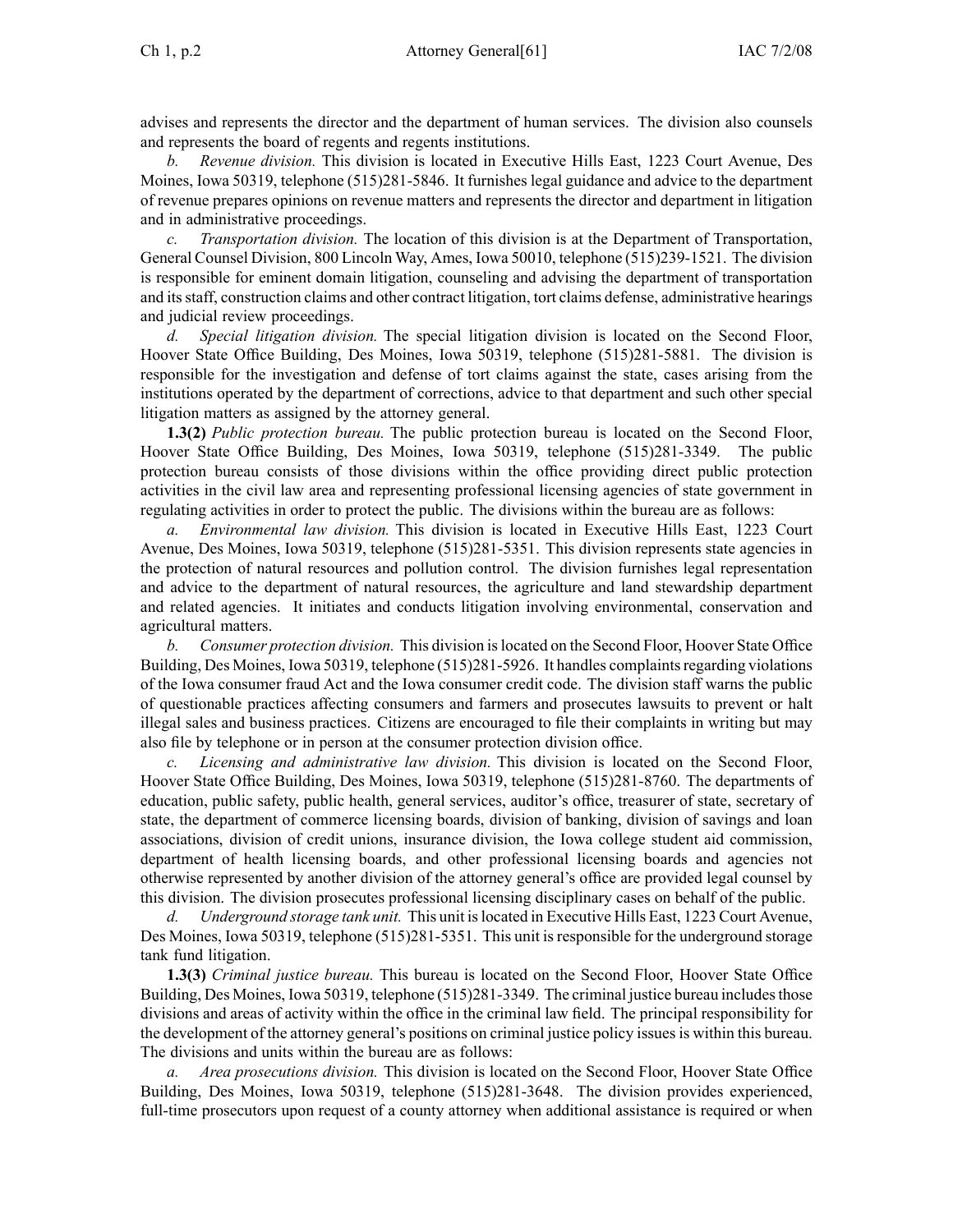the county attorney experiences <sup>a</sup> conflict of interest. The division provides services from informal advice to the complete undertaking of complex felony cases.

*b. Crime victim assistance division.* The crime victim assistance division of the criminal justice bureau is located in the Old Historical Building, Des Moines, Iowa 50319, telephone (515)281-5044. This division is responsible for various crime victim assistance programs.

*c. Criminal appeals division.* This division is located on the Second Floor, Hoover State Office Building, Des Moines, Iowa 50319, telephone (515)281-5976. The responsibilities of the criminal appeals division are to represen<sup>t</sup> the state in appeals in criminal cases; certiorari proceedings related to criminal cases; appeals in postconviction relief cases under Iowa Code chapter 822; applications for discretionary review; and federal habeas corpus cases. This division advises the governor's office on extradition matters and provides advice to county attorneys in criminal matters.

*d. Prosecuting attorneystraining coordinator.* This division of the department of justice islocated in the Old Historical Building, Des Moines, Iowa 50319, telephone (515)281-5428. It provides reference materials, suppor<sup>t</sup> services and continuing legal education for all prosecuting attorneys in the state.

*e. Civil rights.* The civil rights unit is <sup>a</sup> separate unit within the criminal justice bureau. The attorneys assigned to this unit are located in the Colony Building, Des Moines, Iowa 50319, telephone (515)281-4121. It furnishes legal advice to the civil rights commission and its staff, prosecutes civil rights cases, and represents the commission in cases in which it is <sup>a</sup> party or is interested*.*

This rule is intended to implement Iowa Code section 13.2.

#### **61—1.4(13,22) Public information.**

**1.4(1)** Complaints, inquiries and requests for information may be referred in writing or in person to the office of the attorney general or directly to the appropriate division of the attorney general's office which handles the subject matter at hand. Except in certain consumer areas, the office does not have the authority to provide legal advice to the public but may provide information or referral as appropriate.

**1.4(2)** Formal opinions of general interest and summaries of letter opinions are published biennially. Only elected or appointed state officers, legislators, and county attorneys may reques<sup>t</sup> the attorney general to issue an opinion. Copies of opinions are available to the public. An index to all opinions is maintained in the office; this index is divided according to subject matter and by appropriate Iowa Code sections. Summaries of opinions are published monthly in the Iowa Administrative Bulletin. Copies of unpublished opinions may be obtained from the administrative assistant to the executive deputy attorney general, telephone (515)281-5166.

**1.4(3)** Docket entries pertaining to court cases handled by attorneys assigned to the attorney general's office are indexed by case title, maintained in each division and are available for public inspection in the attorney general's office.

**1.4(4)** Copies of the attorney general's biennium reports to the governor are maintained by the attorney general's office and are available for public inspection.

**1.4(5)** Copies can be made by the public at cost as determined and posted by the director of administrative services. The cost of postage and of other services provided in connection with the reques<sup>t</sup> may be charged as appropriate.

**1.4(6)** The executive deputy attorney general is delegated the responsibility for implementing the requirements of Iowa Code chapter 22 concerning records in the possession of the attorney general's office.

61—Chapter 2 also governs access to records of this office.

This rule is intended to implement Iowa Code chapter 13 and section 22.3.

## **61—1.5(13) Opinions.**

**1.5(1)** Written opinions are provided upon reques<sup>t</sup> on questions of law submitted by the legislature or by any state officer, elective or appointive. The questions must be of <sup>a</sup> public nature and relate to the duties of the requesting officer. Written opinions may also be issued to county attorneys when appropriate for their supervision in matters pertaining to the duties of their offices. The attorney general does not issue opinions to other persons.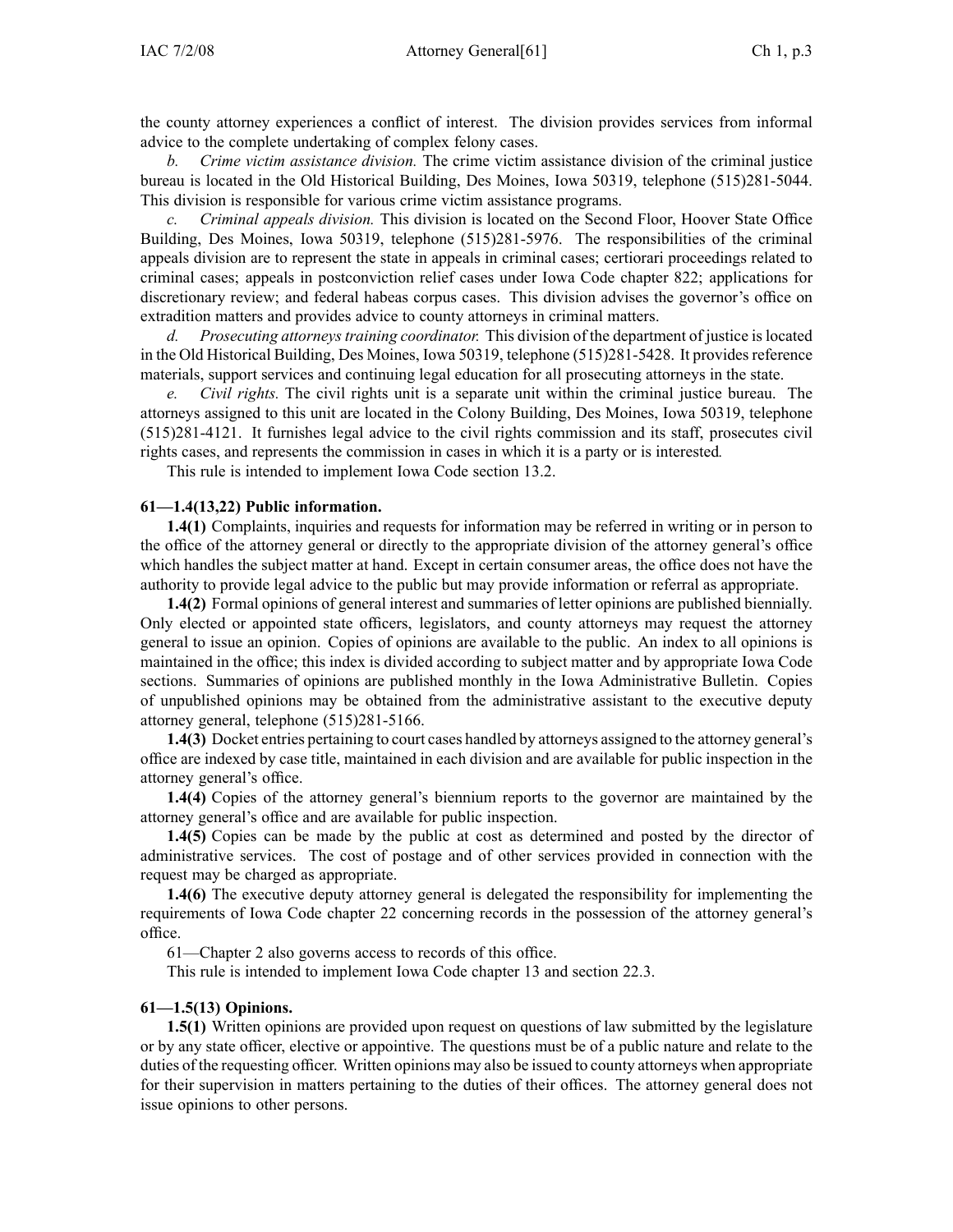**1.5(2)** Opinion requests are to be addressed to the attorney general and contain sufficient information to determine the precise legal question presented. The reques<sup>t</sup> should also indicate if the question is pending in litigation or before any agency of state, local, or federal government, if the requester has <sup>a</sup> personal interest in the question, and any other matter which would be relevant to resolution of the request.

**1.5(3)** The attorney general may decline to issue an opinion where appropriate, as in the following examples:

*a.* The matter is pending in litigation or litigation isimminent, or other formal proceeding provided by law for resolution of the issue and issuance of the opinion could interfere with the authority of the other forum.

*b.* A conflict of interest exists on the par<sup>t</sup> of the attorney general or the requester.

*c.* The question calls for resolution of <sup>a</sup> question of fact or policy rather than determination of <sup>a</sup> question of law, or the legal question is dependent upon the facts of specific cases.

*d.* The reques<sup>t</sup> does not involve <sup>a</sup> concise question of state law of general significance.

*e.* The question is likely to be rendered moot, as in the case of pending legislation.

**1.5(4)** The attorney general may also determine that <sup>a</sup> question can more appropriately be addressed by other means and so advise the requester. Alternative means for resolution of questions which are frequently appropriate include advice from assistant attorneys general and existing administrative procedures available from state agencies or other branches of government.

**1.5(5)** Official opinions may be formal opinions, which are published in full biennially, or letter opinions, summaries of which are published. Formal opinions are generally limited to those which resolve an important, previously undecided legal issue which is of broad public interest or of significant precedential effect. Both formal and letter opinions are official opinions of the attorney general. In contrast, letters of advice from assistant attorneys general represen<sup>t</sup> the legal advice of an attorney and are not official opinions of the attorney general. The function of an official opinion isto decide <sup>a</sup> question of state law; the function of letters of advice is to provide legal guidance to agencies or to provide information. Requesters are encouraged to contact the appropriate division or the deputy attorney general for opinions to discuss whether an opinion reques<sup>t</sup> would be the preferred means for handling <sup>a</sup> specific question.

**1.5(6)** Questions and comments about the opinion process should be addressed to the executive deputy attorney general. Questions about the status of <sup>a</sup> specific opinion reques<sup>t</sup> or requests for copies of opinions should be addressed to the administrative assistant to that executive deputy attorney general, telephone (515)281-5166.

## **61—1.6(13) Forms.**

**1.6(1)** Complaints to the consumer protection division may be made by letter or by completion of <sup>a</sup> Consumer Protection Complaint Form which asks for the name, address, and telephone numbers of the complaining party and the person against whom the complaint is brought, the product orservice involved, date of purchase or contract, and amount of purchase or contract. The form also asks the complainant to describe any prior contacts with the company, to state whether an attorney has been contacted, to state what relief is sought to resolve the complaint, and to provide <sup>a</sup> summary of the complaint.

**1.6(2)** Complaints to the farm division may be made by letter or by completion of <sup>a</sup> Farm Division Complaint Form which asks for the name, address, and telephone numbers of the complaining party and the person against whom the complaint is brought, the product or service involved, date of purchase or contract, and the amount of the purchase or contract. The form also asks the complainant to describe any prior contacts with the company, to state whether an attorney has been contacted, to state what relief is sought to resolve the complaint and to provide <sup>a</sup> summary of the complaint.

The division also has forms which address specific types of complaints including feeder cattle, swine, herbicides and pesticides, and steel buildings.